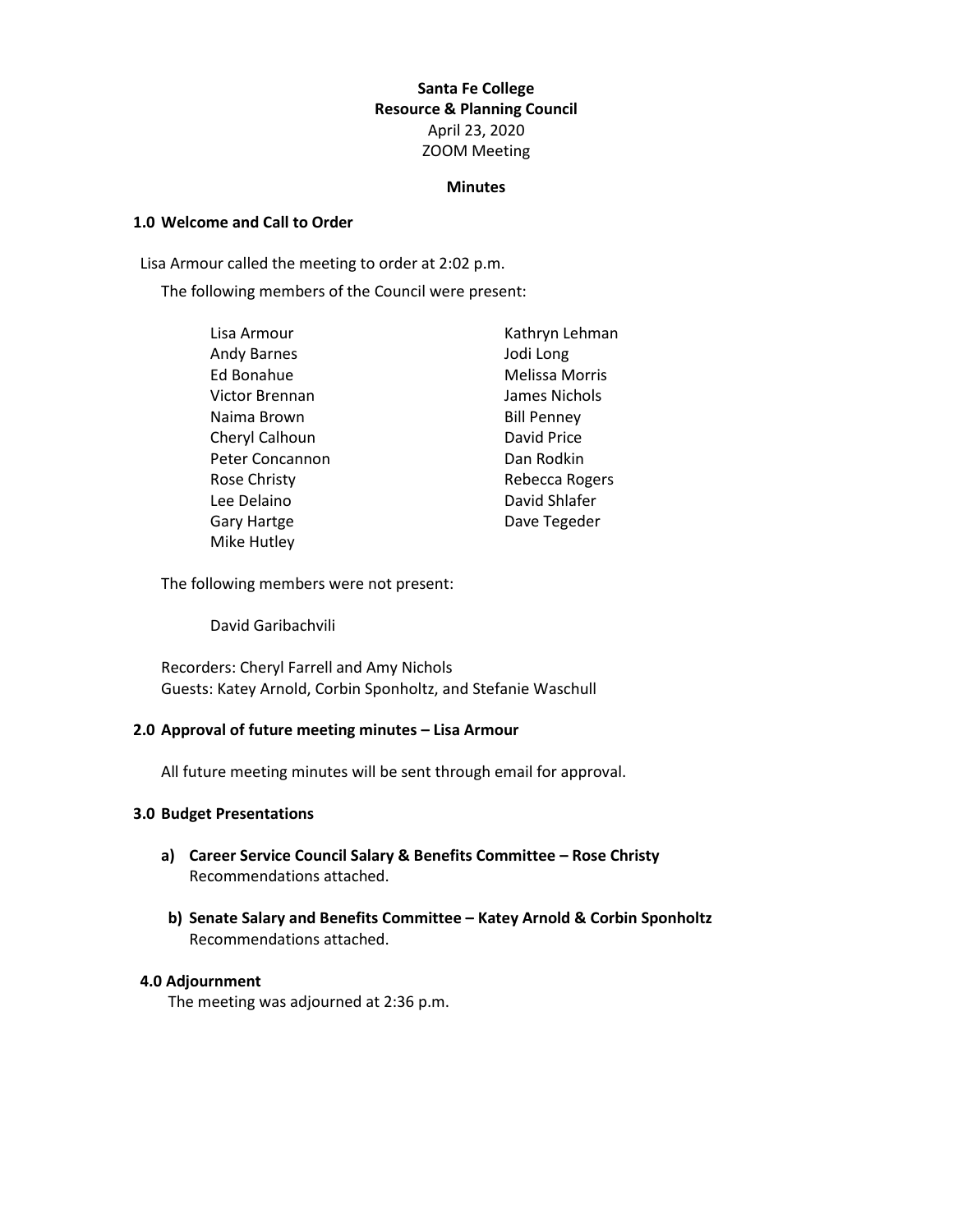# **SF SANTA FE COLLEGE**

**Career Service Council Executive Officers:** Rose Christy, Chair Lisa McNair, Vice Chair Ben Fox, Secretary La'Kesha Ruff, Treasurer

# **Career Service Council**

Providing representation, addressing needs and concerns, and facilitating communication for Career Service employees.

#### **2020 Career Service Council Resource and Planning Council Recommendations**

The role of the Career Service Salaries and Benefits Committee is to represent all members of the Career Service Council. We believe that all our recommendations will help maintain the College's strategic plan and promote values such as honesty, integrity, civility, accountability, and individual, social, and global responsibility.

#### **Continued Recommendations:**

- Devote at least 80% of the College budget to salaries and benefits.  $\bullet$
- Continue employee health care coverage at 100% and promotion of Wellness Programs.  $\bullet$
- $\bullet$ Continue tuition waiver program and Professional Development Scholarship fund.
- Continue funding and College support for the SF Chapter of the AFC.

#### **New Recommendations:**

- At minimum, provide a cost of living adjustment (COLA) for inflation based on the Bureau of  $\bullet$ Labor Statistics for all employees, including TempForce. This COLA ensures that all salaries retain their current value moving forward.
- Now that the market salary study is complete, below is a recommended plan to fund the  $\bullet$ remaining market gaps. If the College is unable to accommodate this plan, we request a

 $\mathbf{1}$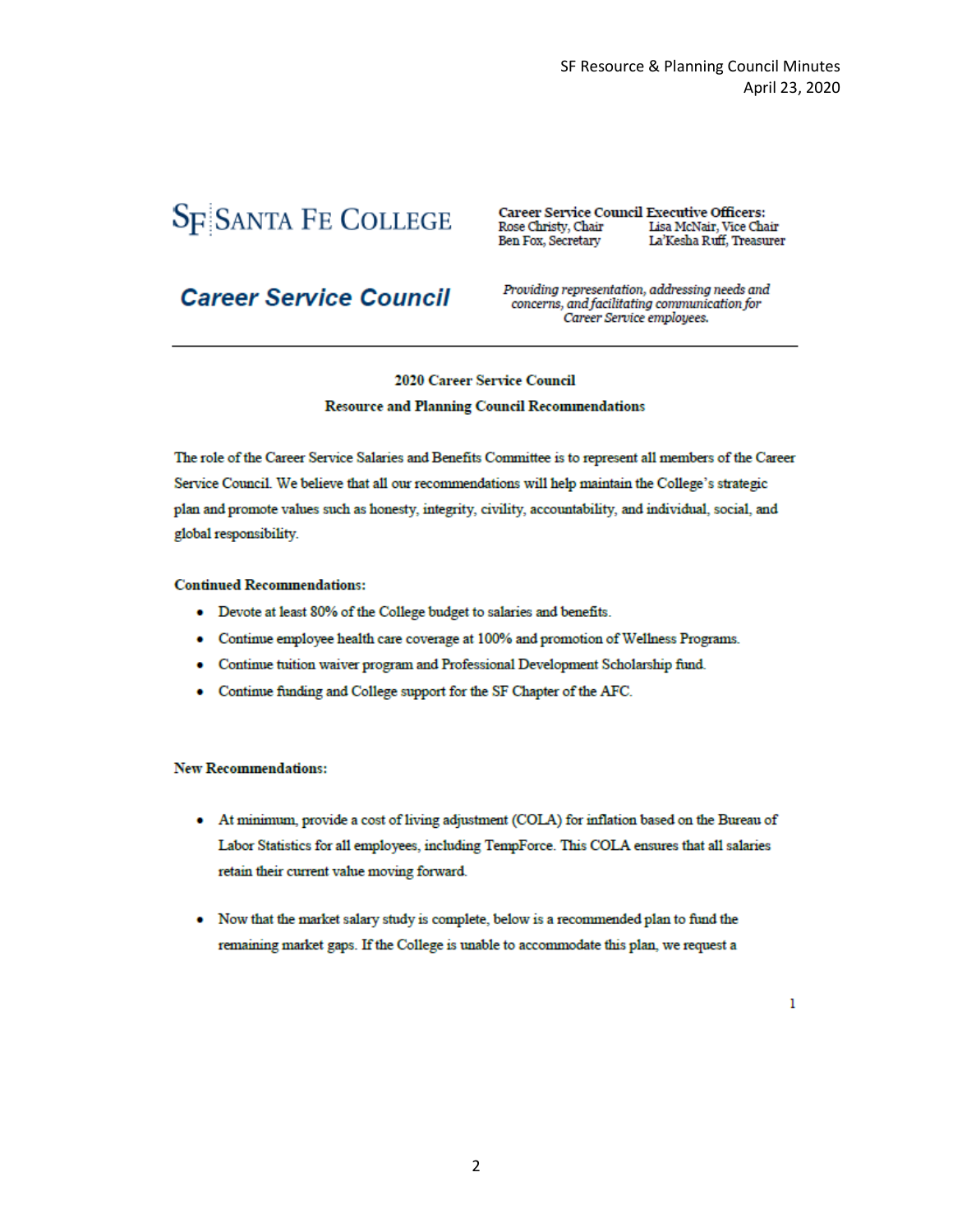transparent dialogue with College leadership to discuss other possibilities that ensure fair and full implementation in a timely manner for all employees affected in the market study.

- 1. Fully implement the market salary study, taking into consideration the additional year of service employees will have completed since the partial implementation (e.g. - someone who had 1 year of service when the 2019-2020 Salary Schedule was approved now has 2 years of service and the target salary has increased accordingly).
- 2. If full implementation is not feasible, provide employees the remaining salary increase over a 2-year period, again adjusting for increased years of service during each phase.
- 3. After market adjustments are made, apply the COLA to employees' 2020-2021 annual base salaries for full-time employees and hourly rate for part-time employees and TempForce.
- Fund and fill vacated Career Service positions; encourage transparency and department level participation in the decision-making process when positions are considered for elimination, freezing or reclassification. Continue timely performance reviews; encourage review of job descriptions every five years to ensure they accurately capture evolving Career Service positions.
- Recommend the College explore a leave cash-out program, similar to UF, which would allow up to 16 vacation hours to be paid out at the end of the calendar year as long as employees maintain at least 40 hours of vacation leave after the disbursement.
- Recommend the College explore insurance options to provide quality insurance that meets the needs of all employees including reassessing family premiums.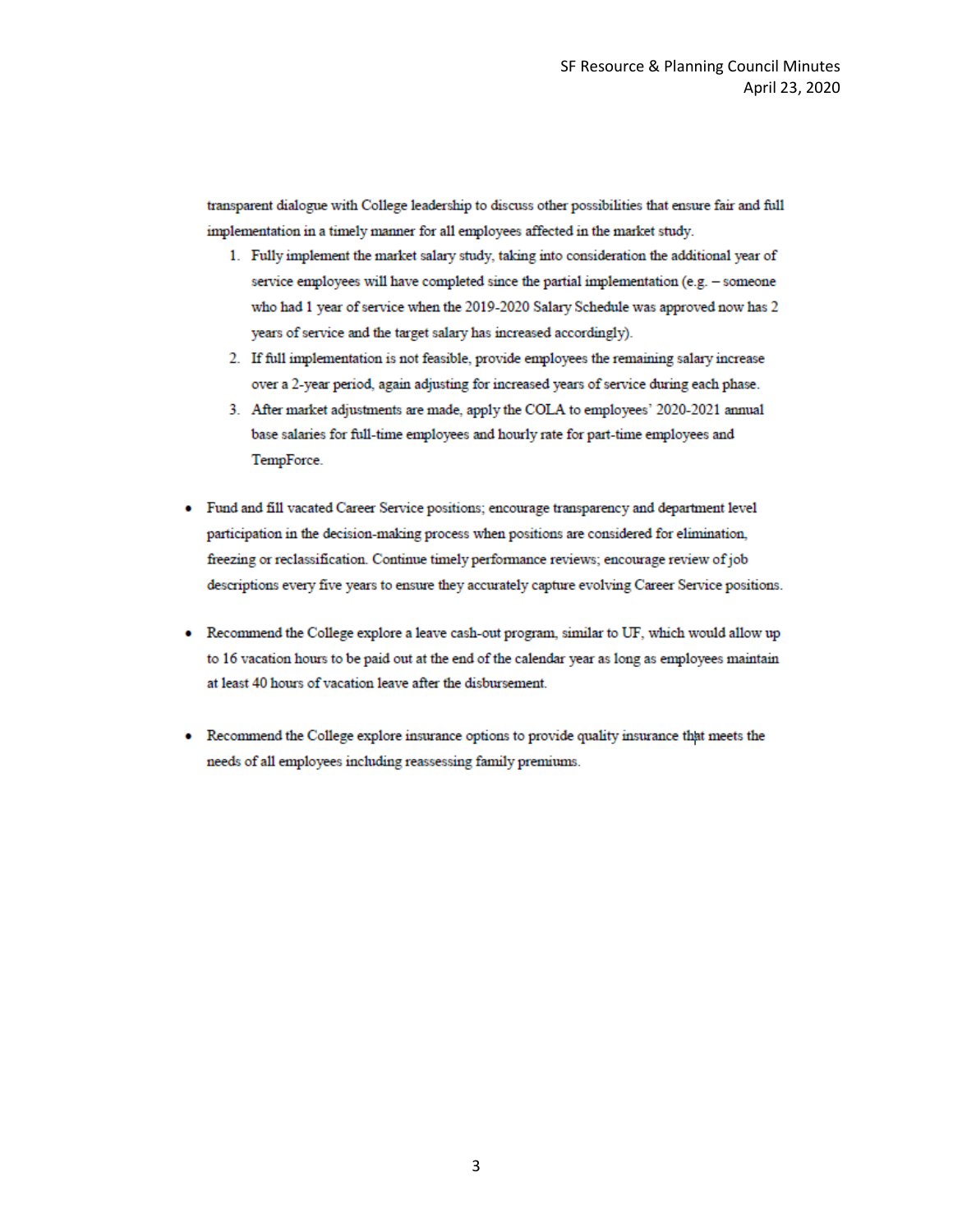# **Senate Salary and Benefits Committee 2020 RPC Recommendations**

The Senate S&B committee attempts to represent the will of all members of the College Senate and the following recommendations reflect these efforts. The S&B committee respectfully requests the college leadership seriously consider each of the recommendations below, and provide a written response to the Senate and Salary and Benefits Committee Leadership before the start of fall term that describes both the (1) the rationale for not adopting any recommendations that were not fully adopted, and (2) the college leadership's plans (timelines, milestones, plan of action, etc.) for addressing each of the S&B recommendations.

This feedback will help lend transparency to the budget process as well as guide the deliberations of S&B over the next academic year. We strongly believe that better transparency is one way to promote the culture of excellence that is Santa Fe College. The college body should be updated about budget issues on a regular basis to avoid shocks, establish and maintain high morale, and maximize participation in shared governance.

While all recommendations below are important, we have grouped items into three categories -Priority levels A, B and C. Priority level A represents the items that must be of utmost priority when creating the upcoming budget, and are equally important. Priority B are items that we believe strongly are important to the well being of the college, and are set in order of importance. Our hope is that all items in group A and B will be met this budget cycle. Priority C are items that are also important, and we sincerely hope that we will be able to make progress on those items as well, but are of slightly less imperative need if there are significant budget restraints.

We believe all of the items below are essential to helping Santa Fe be the employer of choice, as well as reflecting our institutional values of social responsibility, integrity, equity, accountability, and sustainable use of social and economic resources<sup>1</sup>.

## **Priority A:**

- At minimum, provide a cost of living salary adjustment for inflation equal to or greater than the CPI all items index published by the Bureau of Labor Statistics, for all college employees (full-time and part-time). This amount was 2.3% for the 12 months ending in December 2019. This is not a raise, but simply the means to ensure that salaries retain their current value moving forward and do not lose spending power. If there are limited funds, apply the cost of living adjustment starting with the lowest paid employees first and applying to as many employees above as possible.
- Continue coverage of employee health care at 100% of insurance cost for this upcoming year; begin researching other plans which may provide similar benefits at a cost savings for the college and discussing ways that different insurance benefits could be provided in a fair manner to employees in different situations; seek input from all college employees about insurance concerns; seek ways to provide some insurance benefits for part time employees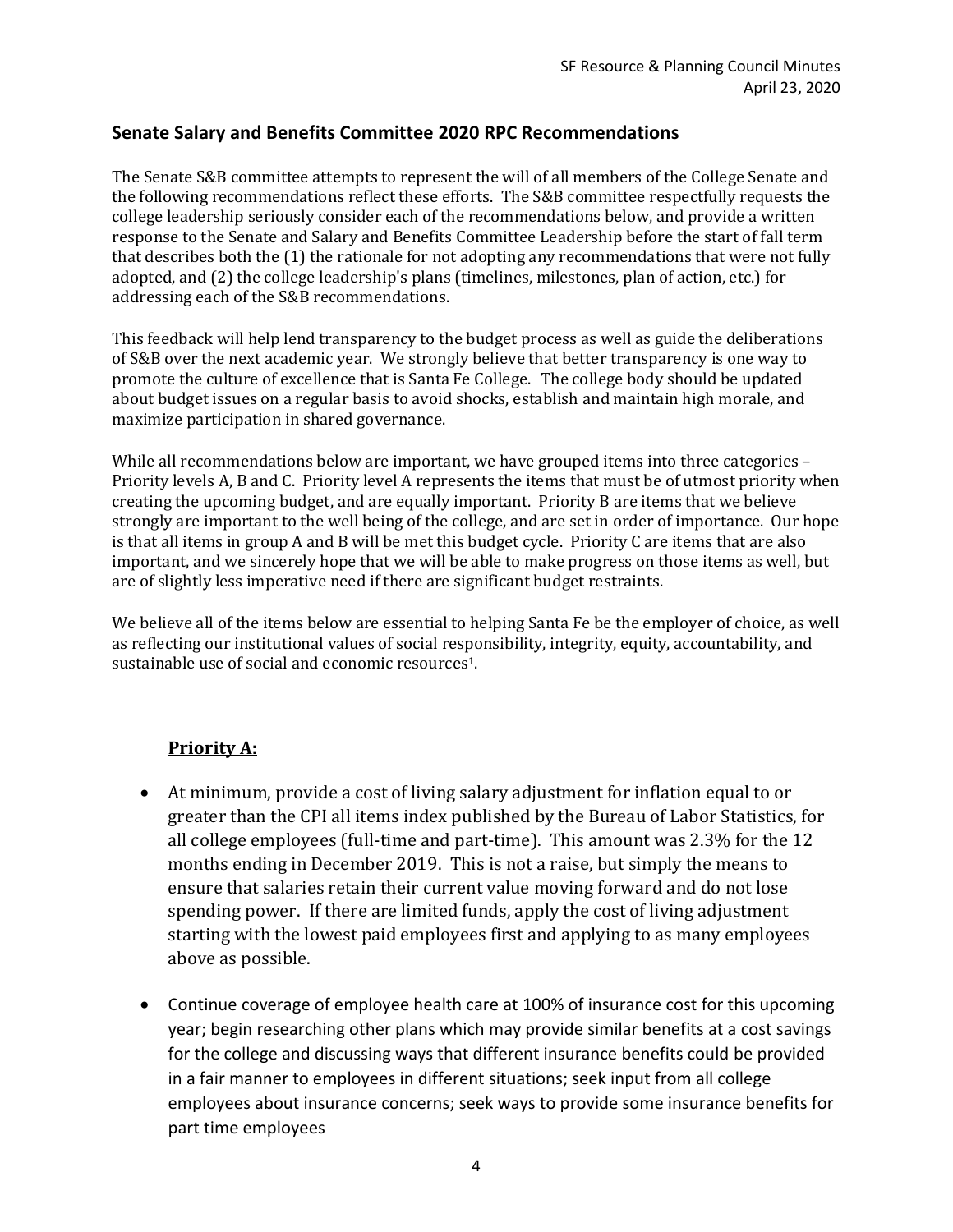# **Priority B:**

- Move all salaries affected by the prior market compensation and salary study for career service and A&P employees to at least either market average or the appropriate proportion based on years of service, and develop a plan to update salaries as appropriate. If funds are not available to complete this process, follow the guidelines provided in the CSC RPC recommendations. Request a process to provide ongoing review and/or reclassifications of current positions as needed, and make sure to share such processes widely.
- Continue moving full-time salaries not at a living wage<sup>3</sup> in that direction, begin moving all part-time positions<sup>2</sup> that have a full time equivalent to a living wage in a similar manner, and determine a plan to make all salaries for all college positions, at a minimum, consistent with living wage criteria as followed by other public employers in Alachua County while also ensuring that all areas are able to fund these positions accordingly. For adjuncts, a wage consistent with the College's current standards would be \$800 per credit hour (based on 10 classes and \$24,000/year).
- Conduct the faculty salary study to develop a plan to adjust faculty base salaries to be competitive in the state; adjust current/future faculty salaries to recognize value of experience teaching at SF; update the step system for assigning initial salaries in ways that recognize applicable experience; describe, assign, and update chair and director salaries not included in the prior study; improve adjunct salaries. As part of the study, develop and share the college's compensation philosophy. Use Valencia College, fellow Aspen winner, as a sister college for comparison purposes.
- In the interest of equitable treatment, so that all employees have access to social security benefits, FICA alternative benefits should be replaced with Social Security for adjuncts (see attachment for reasons and support).
- Continue paying all employees, including part-time, if the college has to close unexpectedly; develop a policy to explain how part-time employees will be compensated in emergency closures.
- Make part-time employees, including TempForce, eligible for the general annual increase while ensuring that all areas are able to fund these positions accordingly. Review all TempForce positions across the college to determine if these positions are best served using TempForce or should be transitioned into a SF College employee position. Update a SF College policy concerning what positions are appropriate to hire through TempForce, and for how long.
- Ensure that salary calculations and critical needs stipends are clearly stated and documented.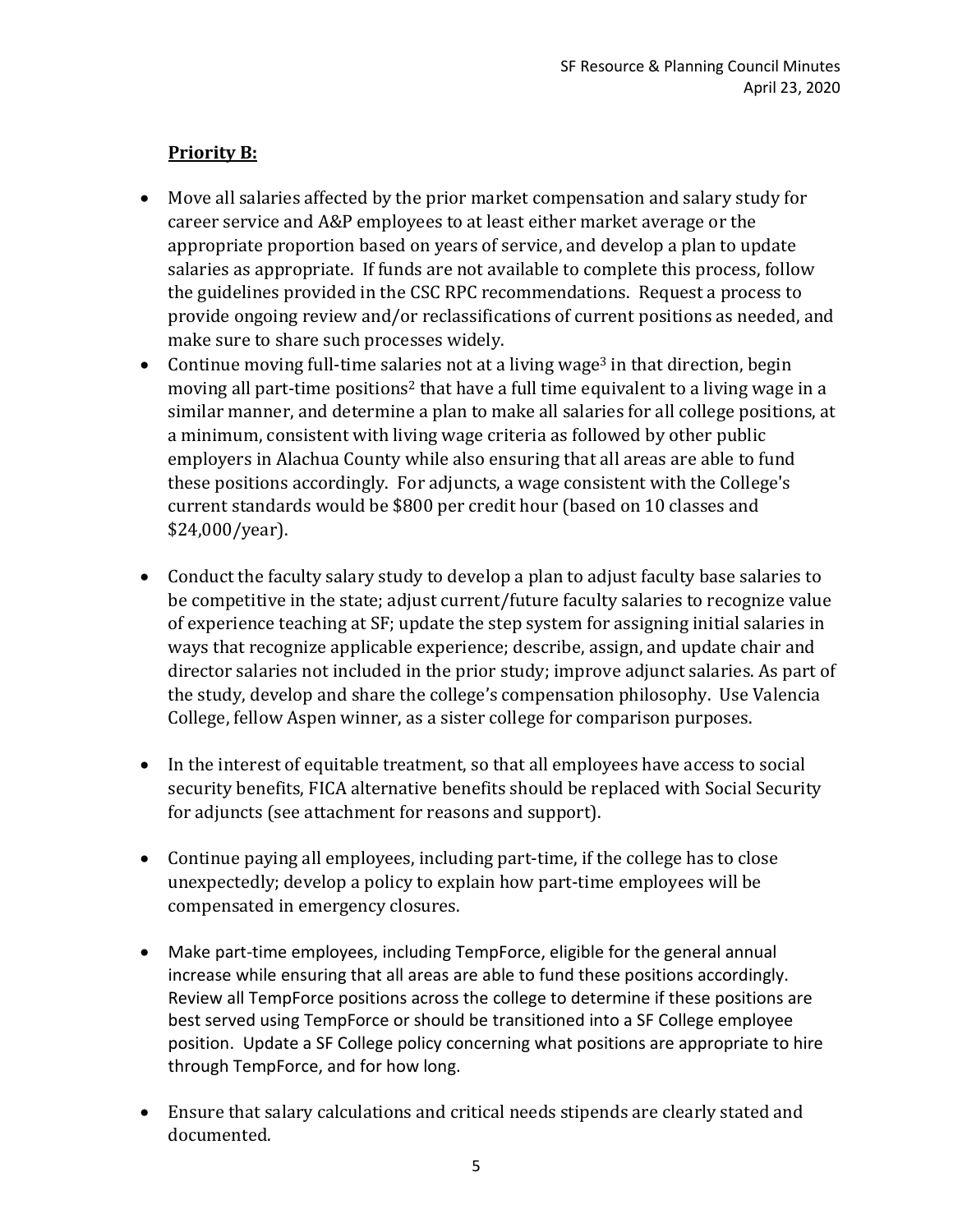- Maximize full-time positions across the college; increase the ratio of full-time faculty: part-time faculty; determine a plan for how to add/fill non-faculty college employee positions as needed and how to prioritize which positions/lines to fill first across the college.
- Maintain at least 80% of budget devoted to salary & benefits.
- Maintain continuing contract or annual contract leading to continuing contract as the primary method of full-time employment for faculty.

# **Priority C**

- In recognition of Santa Fe's standing as the top college in the nation, SF faculty and staff should be atop the list of highest paid in the nation or, at the very least, have the most competitive salaries in the Southeast. The college should be committed to improving the competitiveness of the college's rates of compensation for all faculty and staff, and should offer raises to salaries and adjust base salaries, beyond the cost of living adjustment. If there are limited funds, apply the raise starting with the lowest paid employees first and applying to as many employees above as possible.
- For non-faculty employees, additional certificates and degrees applicable to the employee's position yet above and beyond what is listed as a requirement for that position should earn the employee an increase in salary.
- Examine providing professional development stipends for adjuncts and part time employees
- Examine implementing a plan similar to UF's plan that allows employees to cash in vacation time (up to 16 hours as long as they have 40 hours in balance remaining afterwards) at end of fall term.
- Protect and improve retirement pay:
	- o Support of the current standards of basing retirement pay on an employee's top five years of state employment, keep the DROP interest rate at its current level, restore and maintain the historical tradition of a FRS 3% annual increase in retirement pay, keep the insurance subsidy to help retirees cover the rising insurance premiums.
	- o Support the idea that the state fund the two retirement plans offered to employees equally: increase the employer contribution to FRS Investment Plan & CCORP so that the total percentage contributed equals the average total